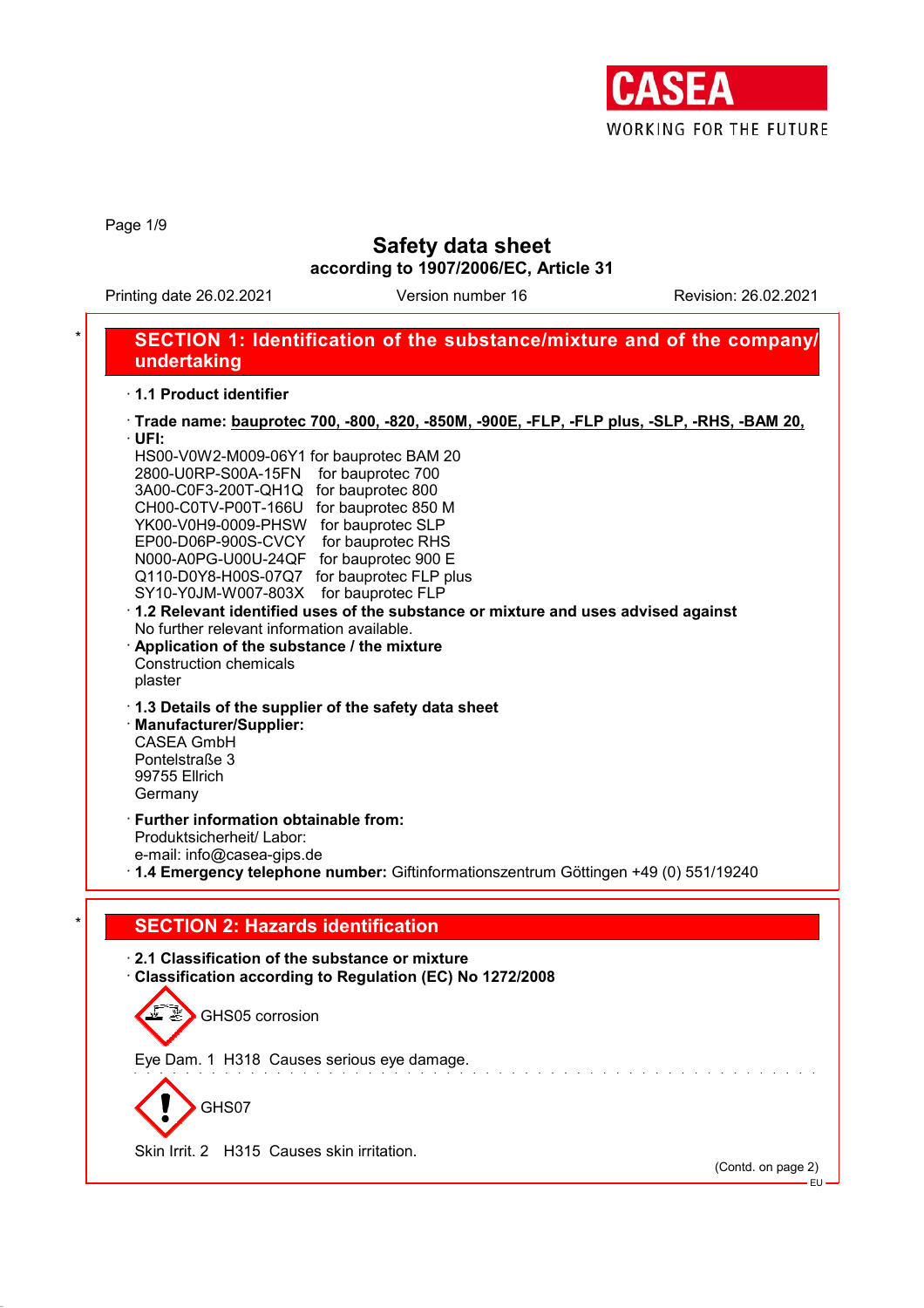Page 2/9

# **Safety data sheet**

**according to 1907/2006/EC, Article 31**

Printing date 26.02.2021 Version number 16 Revision: 26.02.2021

EU

**Trade name: bauprotec 700, -800, -820, -850M, -900E, -FLP, -FLP plus, -SLP, -RHS, -BAM 20,**

|                              | (Contd. of page 1)                                                                         |
|------------------------------|--------------------------------------------------------------------------------------------|
| $\cdot$ 2.2 Label elements   |                                                                                            |
|                              | Labelling according to Regulation (EC) No 1272/2008                                        |
|                              | The product is classified and labelled according to the CLP regulation.                    |
| · Hazard pictograms          |                                                                                            |
|                              |                                                                                            |
|                              |                                                                                            |
|                              |                                                                                            |
|                              |                                                                                            |
| GHS05                        |                                                                                            |
|                              |                                                                                            |
| · Signal word Danger         |                                                                                            |
| · Hazard statements          |                                                                                            |
| H315 Causes skin irritation. |                                                                                            |
|                              | H318 Causes serious eye damage.                                                            |
| · Precautionary statements   |                                                                                            |
| P <sub>101</sub>             | If medical advice is needed, have product container or label at hand.                      |
| P <sub>102</sub>             | Keep out of reach of children.                                                             |
| P <sub>103</sub>             | Read carefully and follow all instructions.                                                |
| P <sub>264</sub>             | Wash thoroughly after handling.                                                            |
| P280                         | Wear protective gloves/protective clothing/eye protection/face protection/hearing          |
|                              | protection.                                                                                |
|                              | P305+P351+P338 IF IN EYES: Rinse cautiously with water for several minutes. Remove contact |
|                              | lenses, if present and easy to do. Continue rinsing.                                       |
| P310                         | Immediately call a POISON CENTER/doctor/.                                                  |
| P321                         | Specific treatment (see on this label).                                                    |
| P332+P313                    | If skin irritation occurs: Get medical advice/attention.                                   |
| 2.3 Other hazards            |                                                                                            |
|                              | · Results of PBT and vPvB assessment                                                       |
| $\cdot$ PBT: Not applicable. |                                                                                            |
|                              |                                                                                            |
| · vPvB: Not applicable.      |                                                                                            |

### \* **SECTION 3: Composition/information on ingredients**

- · **3.2 Mixtures**
- · **Description:** Mixture of substances listed below with nonhazardous additions.

| · Dangerous components:                                                                     |                                                                                                                              |               |  |  |
|---------------------------------------------------------------------------------------------|------------------------------------------------------------------------------------------------------------------------------|---------------|--|--|
| CAS: 1305-62-0                                                                              | calcium dihydroxide                                                                                                          | $2.5 - 10\%$  |  |  |
|                                                                                             | EINECS: 215-137-3 $\left[\begin{matrix} 2 \\ 1 \end{matrix}\right]$ Eye Dam. 1, H318<br>Skin Irrit. 2, H315; STOT SE 3, H335 |               |  |  |
| CAS: 65997-15-1                                                                             | Cement, portland, chemicals                                                                                                  | $12.5 - 10\%$ |  |  |
|                                                                                             | EINECS: 266-043-4 $\otimes$ Eye Dam. 1, H318<br>Skin Irrit. 2, H315; STOT SE 3, H335                                         |               |  |  |
| · Additional information: For the wording of the listed hazard phrases refer to section 16. |                                                                                                                              |               |  |  |

### \* **SECTION 4: First aid measures**

#### · **4.1 Description of first aid measures**

· **After inhalation:** In case of unconsciousness place patient stably in side position for transportation. (Contd. on page 3)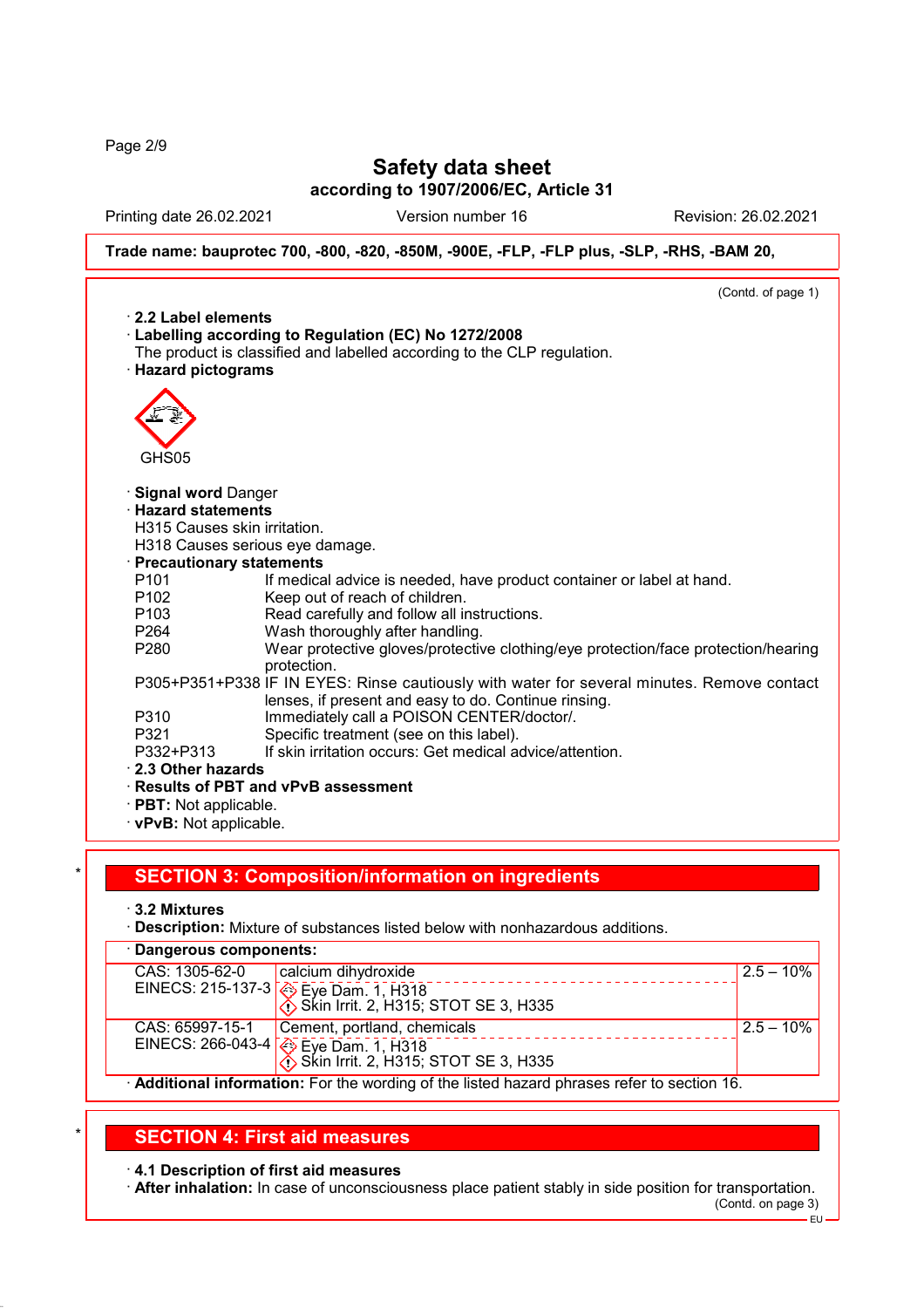Page 3/9

# **Safety data sheet**

**according to 1907/2006/EC, Article 31**

Printing date 26.02.2021 Version number 16 Revision: 26.02.2021

(Contd. of page 2)

**Trade name: bauprotec 700, -800, -820, -850M, -900E, -FLP, -FLP plus, -SLP, -RHS, -BAM 20,**

- · **After skin contact:** Immediately wash with water and soap and rinse thoroughly. · **After eye contact:**
- Rinse opened eye for several minutes under running water. Then consult a doctor.
- · **After swallowing:** If symptoms persist consult doctor.
- · **4.2 Most important symptoms and effects, both acute and delayed** No further relevant information available.
- · **4.3 Indication of any immediate medical attention and special treatment needed** No further relevant information available.

### **SECTION 5: Firefighting measures**

- · **5.1 Extinguishing media**
- · **Suitable extinguishing agents:** Use fire extinguishing methods suitable to surrounding conditions. · **5.2 Special hazards arising from the substance or mixture**
- No further relevant information available.
- · **5.3 Advice for firefighters**
- · **Protective equipment:** No special measures required.

#### \* **SECTION 6: Accidental release measures**

#### · **6.1 Personal precautions, protective equipment and emergency procedures**

Wear protective equipment. Keep unprotected persons away.

- · **6.2 Environmental precautions:** Do not allow to enter sewers/ surface or ground water.
- · **6.3 Methods and material for containment and cleaning up:**
- Use neutralising agent.
- Dispose contaminated material as waste according to item 13.
- · **6.4 Reference to other sections**
- See Section 7 for information on safe handling.
- See Section 8 for information on personal protection equipment.
- See Section 13 for disposal information.

### **SECTION 7: Handling and storage**

- · **7.1 Precautions for safe handling** Thorough dedusting.
- · **Handling:**
- · **Information about fire and explosion protection:** No special measures required.
- · **7.2 Conditions for safe storage, including any incompatibilities**
- · **Storage:**
- · **Requirements to be met by storerooms and receptacles:** No special requirements.
- · **Information about storage in one common storage facility:** Not required.
- · **Further information about storage conditions:** Keep container tightly sealed.
- · **Storage class:**
- LGK 3
- 13

(Contd. on page 4)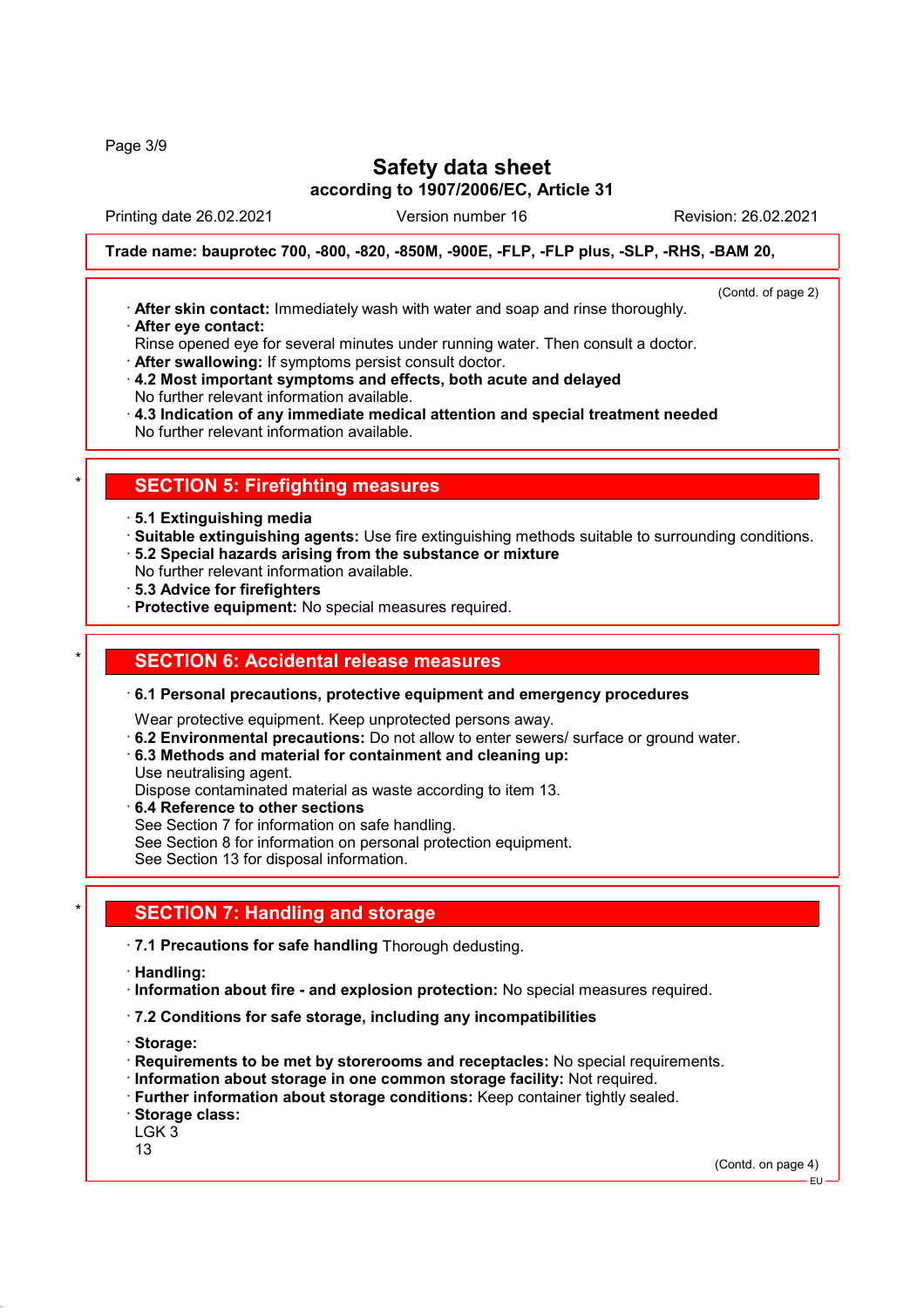Page 4/9

# **Safety data sheet**

**according to 1907/2006/EC, Article 31**

Printing date 26.02.2021 Version number 16 Revision: 26.02.2021

**Trade name: bauprotec 700, -800, -820, -850M, -900E, -FLP, -FLP plus, -SLP, -RHS, -BAM 20,**

· **7.3 Specific end use(s)** No further relevant information available.

(Contd. of page 3)

### \* **SECTION 8: Exposure controls/personal protection**

- · **8.1 Control parameters**
- · **Additional information about design of technical facilities:** No further data; see item 7.
- · **Ingredients with limit values that require monitoring at the workplace:**

**CAS: 1305-62-0 calcium dihydroxide (2.5 – 10%)**

IOELV Short-term value: 4 mg/m<sup>3</sup> Long-term value: 1 mg/m<sup>3</sup> Respirable fraction

· **Additional information:** The lists valid during the making were used as basis.

· **8.2 Exposure controls**

- · **Personal protective equipment:**
- · **General protective and hygienic measures:** Keep away from foodstuffs, beverages and feed. Immediately remove all soiled and contaminated clothing Wash hands before breaks and at the end of work. Avoid contact with the skin. Avoid contact with the eyes and skin.
- · **Respiratory protection:** Not required.
- · **Protection of hands:**



Protective gloves

The glove material has to be impermeable and resistant to the product/ the substance/ the preparation.

Due to missing tests no recommendation to the glove material can be given for the product/ the preparation/ the chemical mixture.

Selection of the glove material on consideration of the penetration times, rates of diffusion and the degradation

· **Material of gloves**

The selection of the suitable gloves does not only depend on the material, but also on further marks of quality and varies from manufacturer to manufacturer. As the product is a preparation of several substances, the resistance of the glove material can not be calculated in advance and has therefore to be checked prior to the application.

- · **Penetration time of glove material** The exact break through time has to be found out by the manufacturer of the protective gloves and has to be observed.
- · **For the permanent contact gloves made of the following materials are suitable:** Fluorocarbon rubber (Viton)
- · **For the permanent contact of a maximum of 15 minutes gloves made of the following materials are suitable:**
- Fluorocarbon rubber (Viton)
- · **Not suitable are gloves made of the following materials:** Natural rubber, NR
- · **Eye protection:** Not required.

(Contd. on page 5)

EU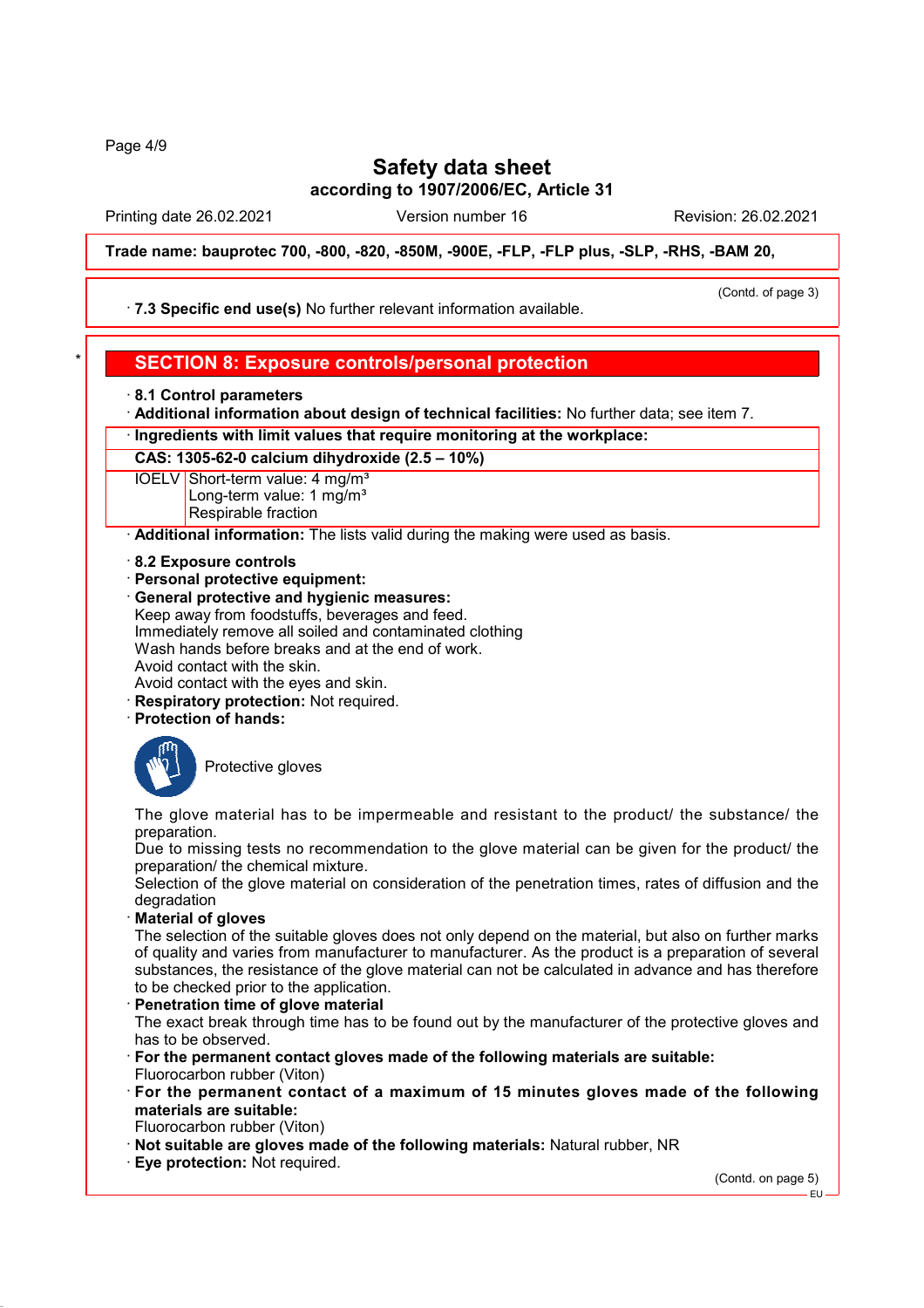Page 5/9

# **Safety data sheet**

**according to 1907/2006/EC, Article 31**

Printing date 26.02.2021 Version number 16 Revision: 26.02.2021

**Trade name: bauprotec 700, -800, -820, -850M, -900E, -FLP, -FLP plus, -SLP, -RHS, -BAM 20,**

· **Body protection:** Solvent resistant protective clothing

(Contd. of page 4)

| <b>SECTION 9: Physical and chemical properties</b>                                                       |                                               |
|----------------------------------------------------------------------------------------------------------|-----------------------------------------------|
| 9.1 Information on basic physical and chemical properties<br><b>General Information</b><br>· Appearance: |                                               |
| Form:                                                                                                    | Powder                                        |
| Colour:                                                                                                  | Whitish                                       |
| Odour:                                                                                                   | Recognisable                                  |
| <b>Odour threshold:</b>                                                                                  | Not determined.                               |
| pH-value:                                                                                                | Not applicable.                               |
| · Change in condition<br>Initial boiling point and boiling range: Undetermined.                          |                                               |
| · Flash point:                                                                                           | Not applicable.                               |
| · Flammability (solid, gas):                                                                             | Not determined.                               |
| <b>Decomposition temperature:</b>                                                                        | Not determined.                               |
| · Auto-ignition temperature:                                                                             | Product is not selfigniting.                  |
| <b>Explosive properties:</b>                                                                             | Product does not present an explosion hazard. |
| <b>Explosion limits:</b>                                                                                 |                                               |
| Lower:                                                                                                   | Not determined.                               |
| Upper:                                                                                                   | Not determined.                               |
| · Vapour pressure:                                                                                       | Not applicable.                               |
| Density at 20 °C:                                                                                        | 1.8 $g/cm3$                                   |
| <b>Relative density</b>                                                                                  | Not determined.                               |
| · Vapour density                                                                                         | Not applicable.                               |
| <b>Evaporation rate</b>                                                                                  | Not applicable.                               |
| · Solubility in / Miscibility with                                                                       |                                               |
| water:                                                                                                   | Soluble.                                      |
| · Partition coefficient: n-octanol/water:                                                                | Not determined.                               |
| · Viscosity:                                                                                             |                                               |
| Dynamic:                                                                                                 | Not applicable.                               |
| Kinematic:                                                                                               | Not applicable.                               |
| $\cdot$ Solvent content:                                                                                 |                                               |
| <b>Organic solvents:</b>                                                                                 | 0.0%                                          |
| Solids content:                                                                                          | 100.0%                                        |
| $\cdot$ 9.2 Other information                                                                            | No further relevant information available.    |
|                                                                                                          | $EU -$                                        |

(Contd. on page 6)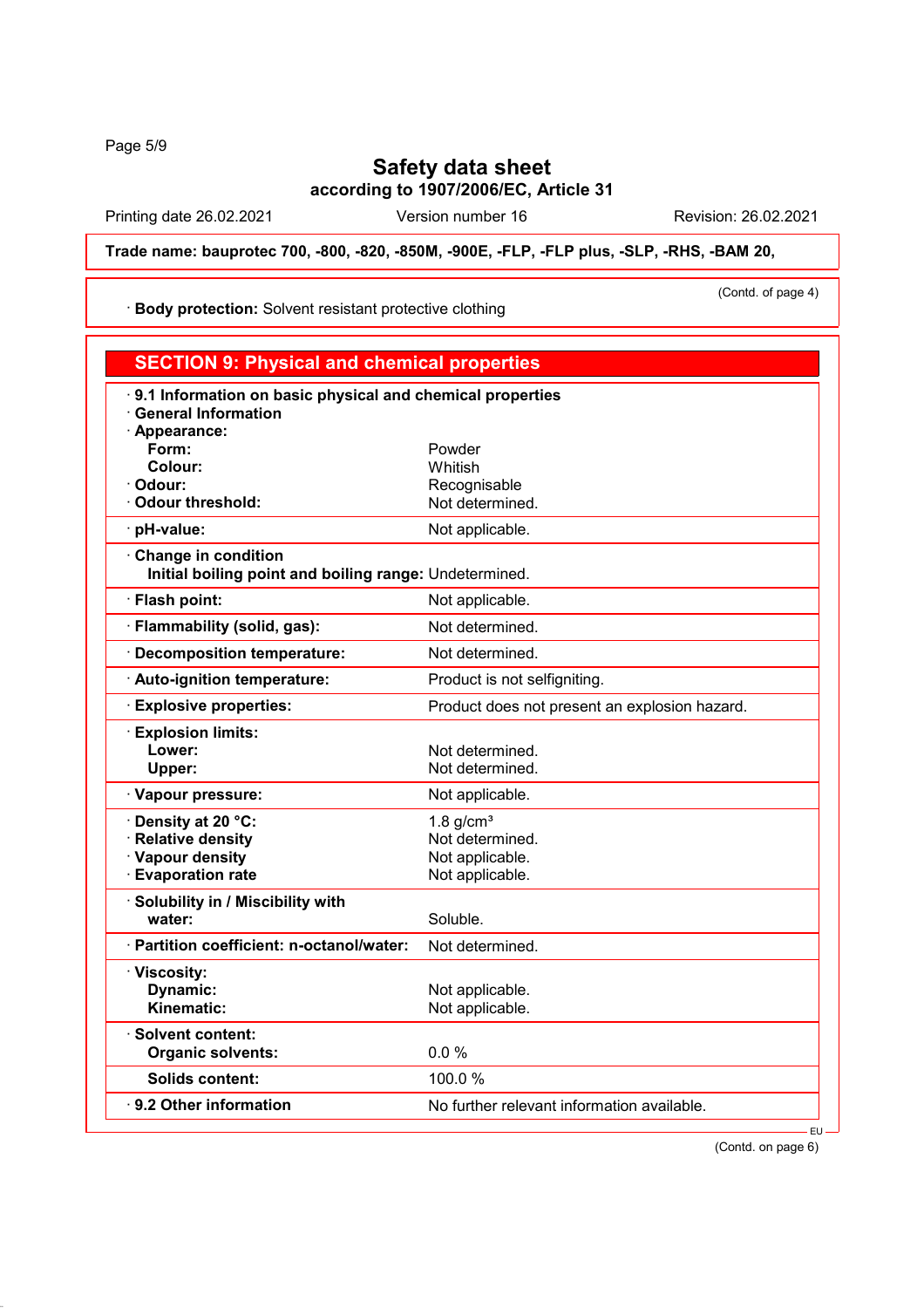Page 6/9

# **Safety data sheet**

**according to 1907/2006/EC, Article 31**

Printing date 26.02.2021 Version number 16 Revision: 26.02.2021

**Trade name: bauprotec 700, -800, -820, -850M, -900E, -FLP, -FLP plus, -SLP, -RHS, -BAM 20,**

(Contd. of page 5)

#### **SECTION 10: Stability and reactivity**

- · **10.1 Reactivity** No further relevant information available.
- · **10.2 Chemical stability**
- · **Thermal decomposition / conditions to be avoided:**
- No decomposition if used according to specifications.
- · **10.3 Possibility of hazardous reactions** No dangerous reactions known.
- · **10.4 Conditions to avoid** No further relevant information available.
- · **10.5 Incompatible materials:** No further relevant information available.
- · **10.6 Hazardous decomposition products:** No dangerous decomposition products known.

### **SECTION 11: Toxicological information**

- · **11.1 Information on toxicological effects**
- · **Acute toxicity** Based on available data, the classification criteria are not met.
- · **Primary irritant effect:**
- · **Skin corrosion/irritation** Causes skin irritation.
- · **Serious eye damage/irritation**
- Causes serious eye damage.
- · **Respiratory or skin sensitisation** Based on available data, the classification criteria are not met.
- · **Additional toxicological information:**
- · **CMR effects (carcinogenity, mutagenicity and toxicity for reproduction)**
- · **Germ cell mutagenicity** Based on available data, the classification criteria are not met.
- · **Carcinogenicity** Based on available data, the classification criteria are not met.
- · **Reproductive toxicity** Based on available data, the classification criteria are not met.
- · **STOT-single exposure** Based on available data, the classification criteria are not met.
- · **STOT-repeated exposure** Based on available data, the classification criteria are not met.
- · **Aspiration hazard** Based on available data, the classification criteria are not met.

#### **SECTION 12: Ecological information**

- · **12.1 Toxicity**
- · **Aquatic toxicity:** No further relevant information available.
- · **12.2 Persistence and degradability** No further relevant information available.
- · **12.3 Bioaccumulative potential** No further relevant information available.
- · **12.4 Mobility in soil** No further relevant information available.
- · **Additional ecological information:**
- · **General notes:**

Water hazard class 1 (German Regulation) (Self-assessment): slightly hazardous for water Do not allow undiluted product or large quantities of it to reach ground water, water course or sewage system.

Must not reach sewage water or drainage ditch undiluted or unneutralised.

Rinse off of bigger amounts into drains or the aquatic environment may lead to increased pHvalues. A high pH-value harms aquatic organisms. In the dilution of the use-level the pH-value is considerably reduced, so that after the use of the product the aqueous waste, emptied into drains, is only low water-dangerous.

(Contd. on page 7)

EU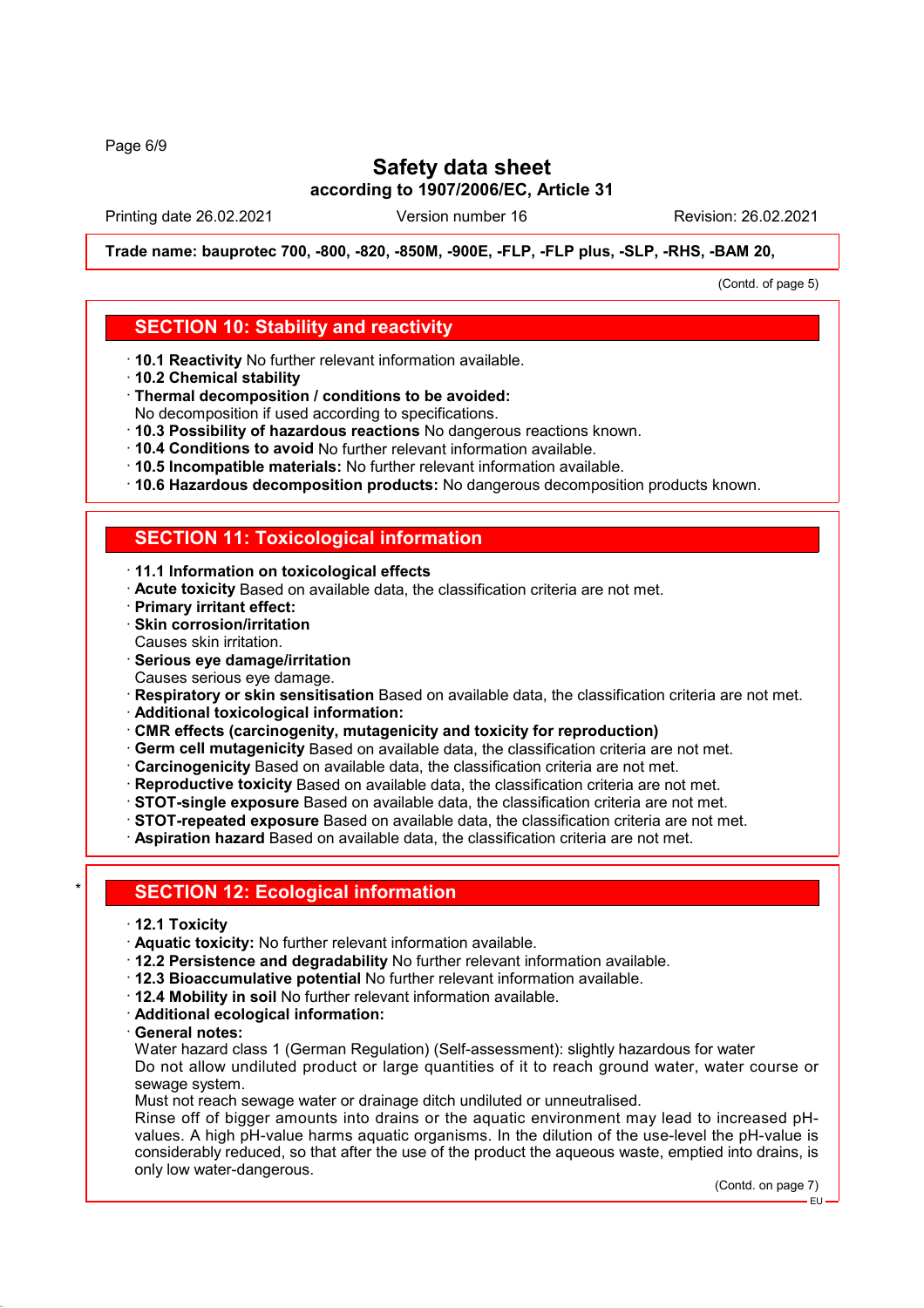Page 7/9

## **Safety data sheet**

**according to 1907/2006/EC, Article 31**

Printing date 26.02.2021 Version number 16 Revision: 26.02.2021

(Contd. of page 6)

**Trade name: bauprotec 700, -800, -820, -850M, -900E, -FLP, -FLP plus, -SLP, -RHS, -BAM 20,**

#### · **12.5 Results of PBT and vPvB assessment**

· **PBT:** Not applicable.

· **vPvB:** Not applicable.

· **12.6 Other adverse effects** No further relevant information available.

#### **SECTION 13: Disposal considerations**

· **13.1 Waste treatment methods**

· **Recommendation**

Must not be disposed together with household garbage. Do not allow product to reach sewage system.

- · **European waste catalogue** 17 08 02
- · **Uncleaned packaging:**
- · **Recommendation:** Disposal must be made according to official regulations.
- · **Recommended cleansing agents:** Water, if necessary together with cleansing agents.

### **SECTION 14: Transport information** · **14.1 UN-Number** · **ADR, IMDG, IATA** void · **ADN** Void · **14.2 UN proper shipping name** · **ADN** Void · **IATA** void · **14.3 Transport hazard class(es)** · **ADR** · **Class** void · **Label** void · **ADN/R Class:** Void · **IMDG** · **Class** void · **Label** - · **IATA** · **Class** Void · **Label** - · **14.4 Packing group** · **ADR, IMDG, IATA** Void · **14.5 Environmental hazards:** · **Marine pollutant:** No **14.6 Special precautions for user** Not applicable. · **Hazard identification number (Kemler code):** - · **EMS Number:** - (Contd. on page 8) EU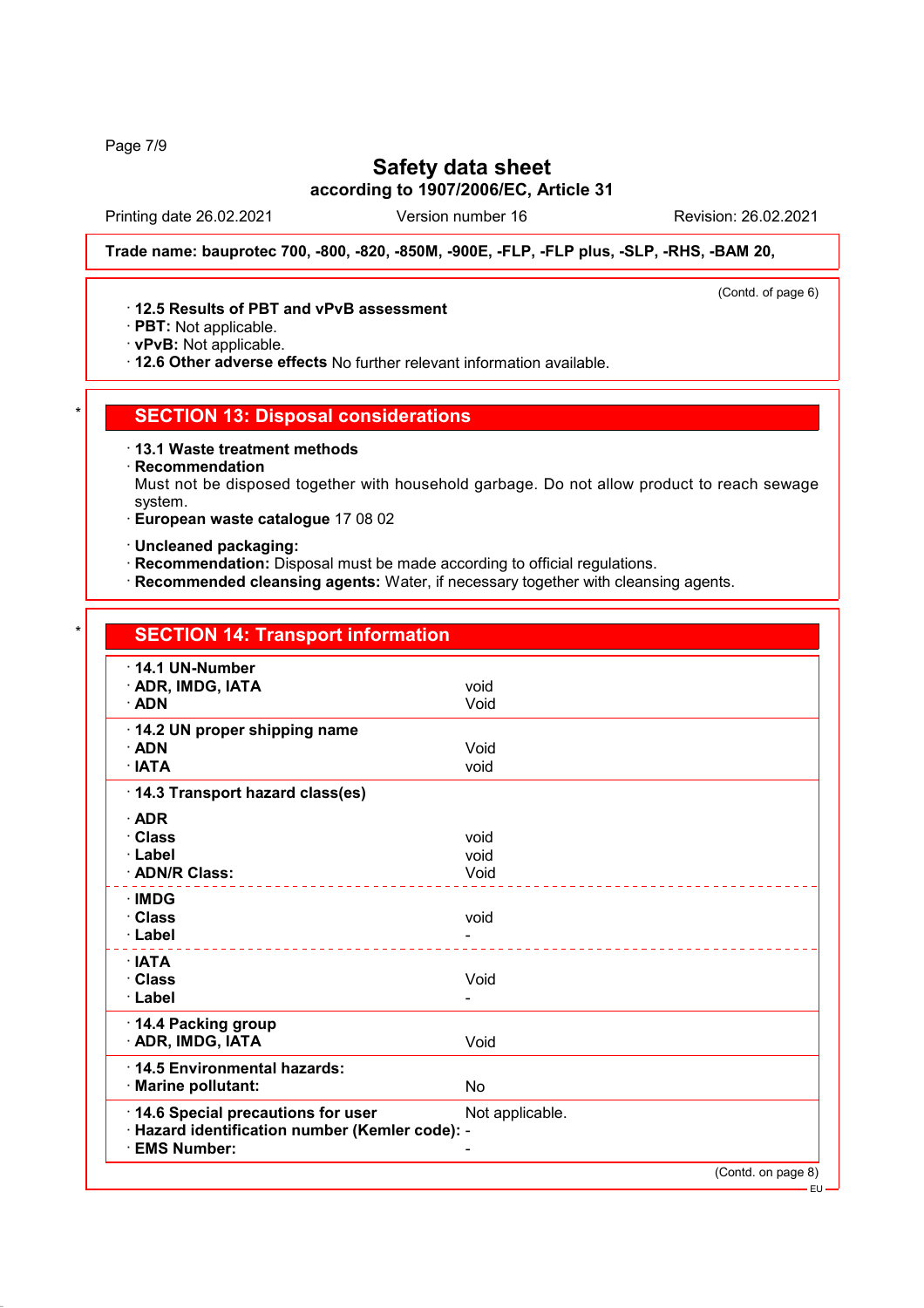Page 8/9

### **Safety data sheet**

**according to 1907/2006/EC, Article 31**

Printing date 26.02.2021 Version number 16 Revision: 26.02.2021

#### **Trade name: bauprotec 700, -800, -820, -850M, -900E, -FLP, -FLP plus, -SLP, -RHS, -BAM 20,**

|                                                                            | (Contd. of page 7) |
|----------------------------------------------------------------------------|--------------------|
| · Segregation groups                                                       | <b>Alkalis</b>     |
| 14.7 Transport in bulk according to Annex II<br>of Marpol and the IBC Code | Not applicable.    |
| · Transport/Additional information:                                        |                    |
| $\cdot$ ADR                                                                |                    |
| · Limited quantities (LQ)                                                  |                    |
| · Transport category                                                       |                    |
| · Tunnel restriction code                                                  |                    |
| · UN "Model Regulation":                                                   | Void               |

#### **SECTION 15: Regulatory information**

- · **15.1 Safety, health and environmental regulations/legislation specific for the substance or mixture**
- · **Labelling according to Regulation (EC) No 1272/2008**
- The product is classified and labelled according to the CLP regulation.
- · **Hazard pictograms**



· **Signal word** Danger

· **Hazard statements**

H315 Causes skin irritation.

H318 Causes serious eye damage.

· **Precautionary statements**

- P102 Keep out of reach of children.
- P103 Read carefully and follow all instructions.<br>P264 Wash thoroughly after handling.
- P264 Wash thoroughly after handling.<br>P280 Wear protective gloves/protective
- Wear protective gloves/protective clothing/eye protection/face protection/hearing protection.
- P305+P351+P338 IF IN EYES: Rinse cautiously with water for several minutes. Remove contact lenses, if present and easy to do. Continue rinsing.
- P310 Immediately call a POISON CENTER/doctor/.
- P321 Specific treatment (see on this label).<br>P332+P313 If skin irritation occurs: Get medical a
- If skin irritation occurs: Get medical advice/attention.
- · **Directive 2012/18/EU**

### Named dangerous substances - ANNEX I None of the ingredients is listed.

- · **DIRECTIVE 2011/65/EU on the restriction of the use of certain hazardous substances in electrical and electronic equipment – Annex II**
- None of the ingredients is listed.

(Contd. on page 9)

EU